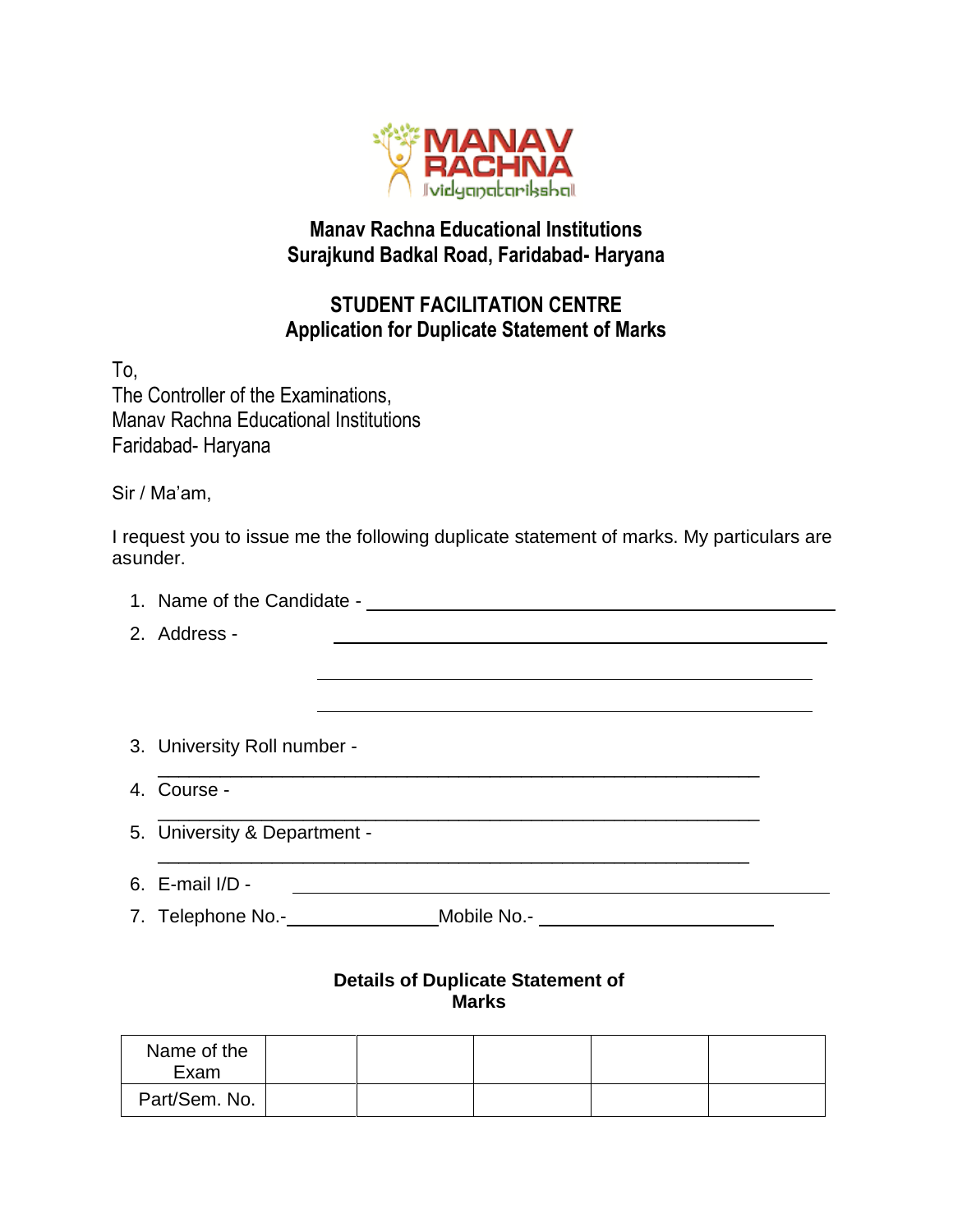| Subject/Branch         |  |  |  |
|------------------------|--|--|--|
| Seat No. of<br>Exam.   |  |  |  |
| Month of Exam.         |  |  |  |
| Year of Exam.          |  |  |  |
| <b>PRN</b>             |  |  |  |
| Name of the<br>college |  |  |  |

Date- **Signature of the Student**